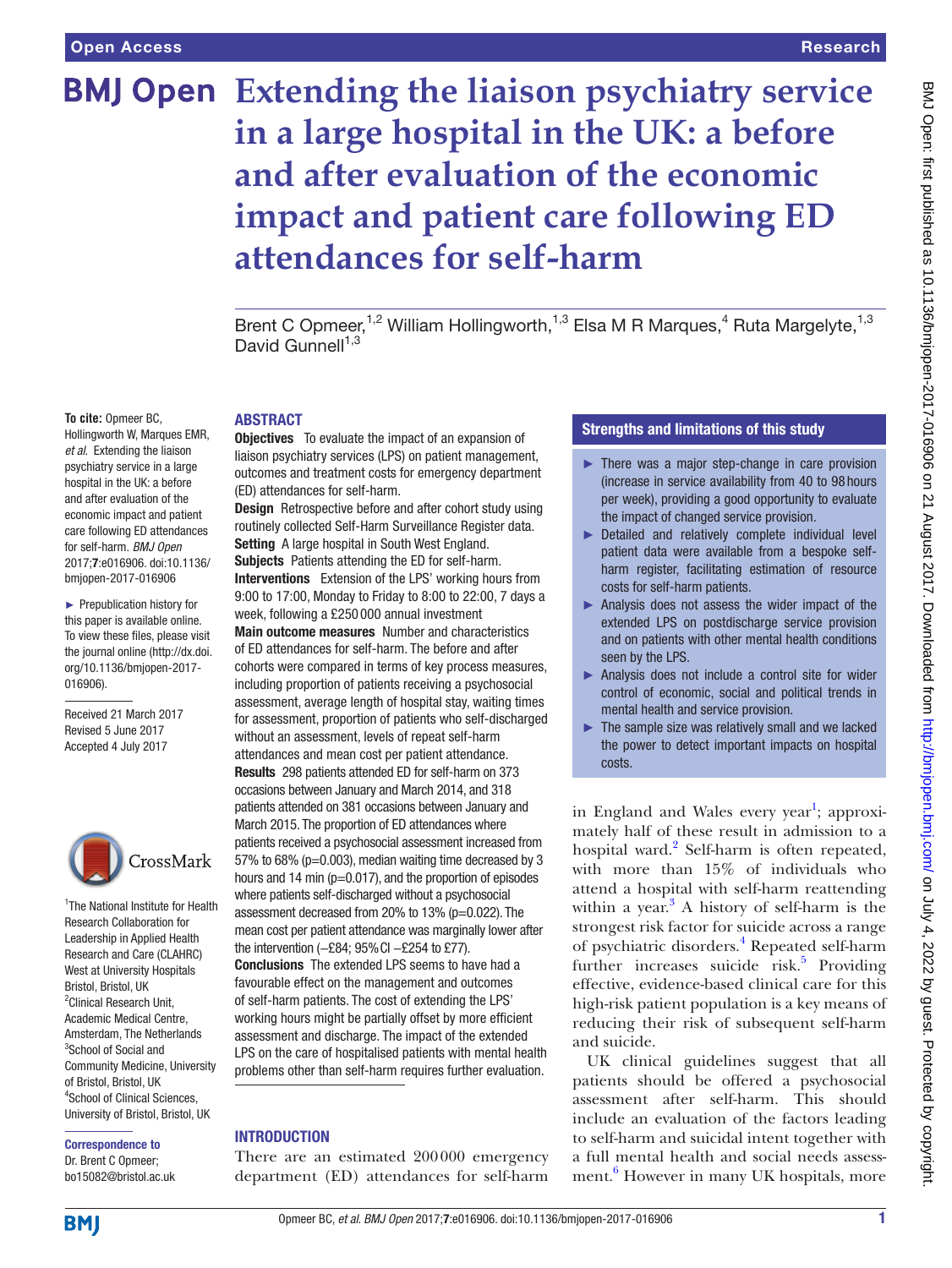than half of patients are discharged from the ED without an assessment.<sup>2</sup> Patients who leave the ED without a psychosocial assessment are less likely to be offered follow-up.<sup>[7](#page-11-6)</sup> There is also evidence that psychosocial assessments reduce risk of repeat self-harm.<sup>89</sup>

Liaison psychiatry services (LPS) have been introduced in hospitals to provide assessment and care for patients presenting to the ED with mental health problems and to support people with physical health problems who also have, or develop, mental health problems such as delirium while they are in hospital. Despite the existing guidelines on the management of self-harm,<sup>[6](#page-11-5)</sup> there are significant variations in service models in terms of staffing, coverage or management. $2^{10}$  Most people who have self-harmed seek help at times when only an emergency mental health service is available. One response is to invest in extended LPS operating hours, but the benefits of such investment have not been well established. An exception is the economic evaluation of expanded LPS service at a large acute hospital in Birmingham which found that additional investment in the services generated incremental benefits in terms of reduced bed use with overall benefit to cost ratio of more than  $4:1$ .<sup>[11](#page-11-8)</sup>

In 2014, a local clinical commissioning group invested approximately £250000 per annum in an extended LPS at a large teaching hospital with a consultant-led 24hours ED. This was used to increase the working hours of the LPS from Monday to Friday 09:00–17:00 (ie, 40hours per week) to 7days a week 08:00–22:00 (98hours per week). To achieve this increase in service provision, four additional full-time liaison nurses were employed. The aim was to increase the proportion of patients attending the ED after self-harm who receive a psychosocial assessment and reduce admissions to acute hospital beds to await LPS assessment. It was anticipated that these changes might also lead to better patient outcomes such as reduced repeat self-harm and suicide as a result of increases in the proportion of patients receiving appropriate follow-up care.

Our primary objective was to assess the impact of the extended LPS on process measures and indicators of patient outcomes and costs following self-harm. We assessed resource use and costs associated with the management of patients attending the ED following selfharm. Our findings will enable commissioners to explore whether extra investment in LPS can improve patient management and outcomes of self-harm and result in cost savings.

# **METHODS**

# **Study design**

The change in LPS provision is a natural experiment<sup>12</sup> as there has been a step-change in the availability of a service from a defined point in time (1September 2014). We compared the process, cost and outcomes of care for patients attending the ED following self-harm in a before and after study. We estimated National Health Service

(NHS) secondary care costs, although we recognise that care provided by the LPS will have spillover effects on primary and community care services.

# Participants and data

We compared two patient cohorts. The first consisted of patients presenting to the ED following self-harm before the operating hours of LPS were extended (1 January–31 March 2014). The second consisted of patients presenting after the extended LPS was fully operational (1 January–31 March 2015). Our focus was on self-harm patients because these are the group of psychiatric patients most likely to be admitted to a hospital bed, and they were the focus of the new funding. However, it is important to note that self-harm patients comprise only 40% of the LPS workload, therefore the extended service will have an impact on a wider group of patients.

Patients were identified from the local Self-Harm Surveillance Register (SHSR). The SHSR was established in 2010 and records clinical and sociodemographic details of all hospital-presentations for self-harm at the hospital. Using the SHSR, we identified the index selfharm ED attendances in each period (ie, the first time a patient attended between 1 January and 31 March) and any repeat self-harm ED attendance within 90 days of the index episode. The follow-up period was defined on the basis that a high proportion of all patients who repeat self-harm within 12 months do so within 90 days of the index event.<sup>13</sup>

We selected time periods which are not adjacent to the service change date (September 2014) to avoid the period when the service might have been 'ramping up' or 'bedding in'. We selected the same three calendar months for the before and after periods to avoid bias due to seasonal trends in mental health and self-harm.

Each episode of self-harm was characterised in terms of patient age, sex, employment status, marital status, method of self-harm, previous self-harm or inpatient psychiatric care and a matrix risk assessment. The matrix is a locally developed tool for use by ED staff to determine the urgency with which a patient should be referred for psychosocial assessment. Patients are categorised into three groups (red, amber or green) depending on the degree of urgency. These levels guide clinical staff in deciding whether a patient should be referred for an immediate psychosocial assessment.

We assessed the following measures of care: whether a patient received a psychosocial assessment; the profession of the person carrying out the assessment; waiting times from attendance to assessment; proportion of patients self-discharging from the ED without assessment; proportion of episodes admitted to a hospital ward; referrals made to other agencies/health teams and length of hospital stay.

The patient outcome measures we evaluated were: the proportion of patients with repeat ED attendances for selfharm; number of repeat self-harm ED attendances and time to repeated self-harm attendance. We also evaluated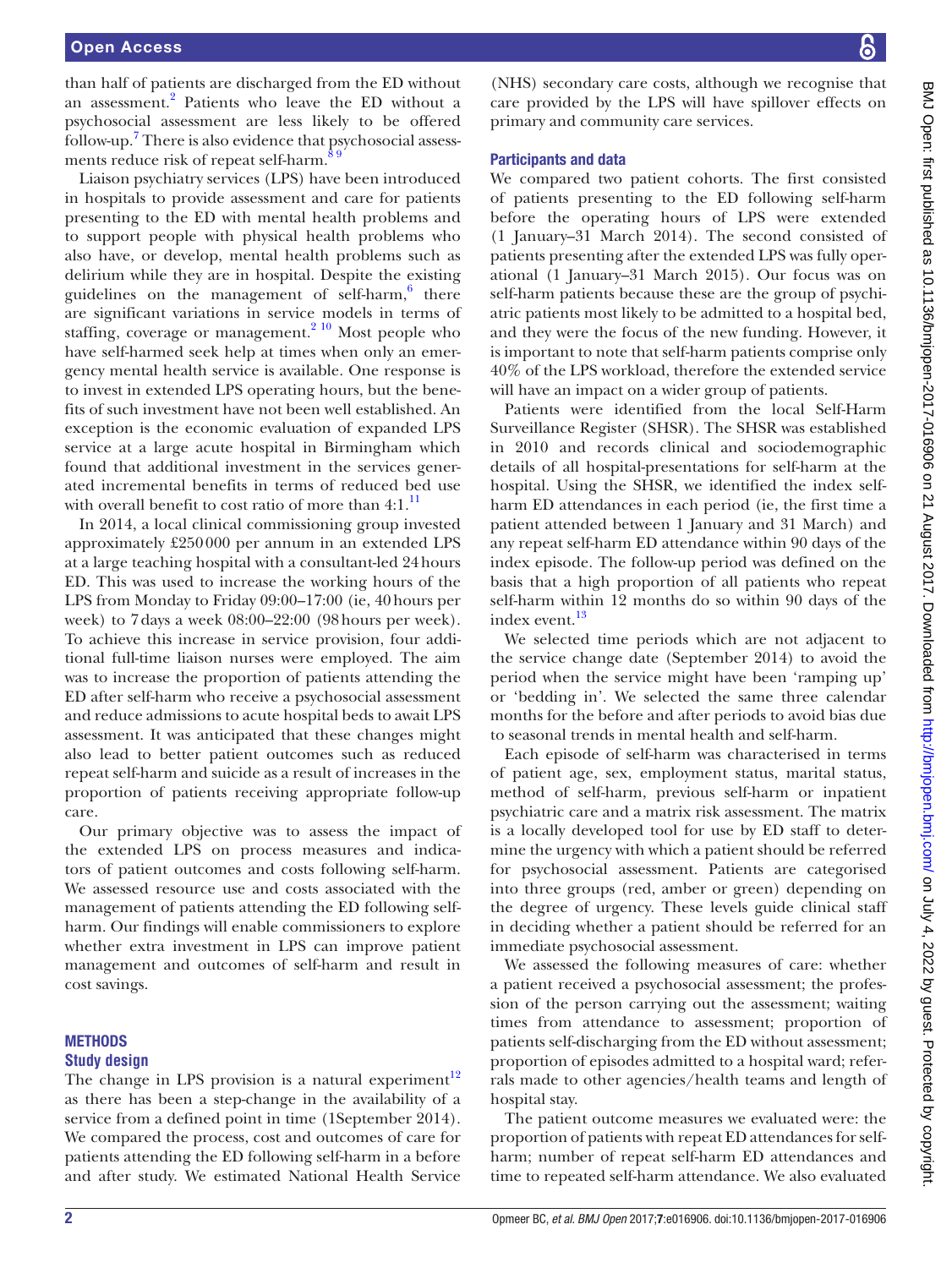mean cost per self-harm ED episode and mean cost per patient (including repeat self-harm episodes within 90 days).

Data collection is approved by the Central Bristol Research Ethics Committee.

#### Data quality/missing data

Audits reveal SHSR case ascertainment is >95%. Data extracted from the SHSR were checked for inconsistencies, and where evident these were resolved.

The two main types of inconsistency that were identified were date errors (eg, dates of discharge preceded data of attendance) and variables reflecting composite questions, where the first variable was missing (eg, admitted to ward), but the second variable was completed (eg, date of admission to ward). In these evident cases, inconsistent or missing values were corrected with consistent values.

Multiple imputation (SAS V.9.4, PROC MI) was used, with 15 imputation rounds, to avoid exclusion of observations due to missing data in multivariable analyses (see below). Estimates of effects and standard errors from analyses based on each imputed dataset were subsequently pooled (SAS PROC MIANALYZE), reflecting the uncertainty due to the imputation of missing values.

# Statistical analyses

Analyses of patient characteristics were based on index attendances during the 3-month periods (January-March) in 2014 and 2015. Analyses of the impact on service delivery are based on all attendances (including repeat presentations) in each 3-month period (in 2014 and 2015). Analyses describing the impact on risk of repeat self-harm are based on index attendances and all subsequent attendances for repeat self-harm within 90 days associated with these index attendances (ie, including attendances up to June).

# Descriptive analyses

Characteristics of the study population in each 3-month period are reported descriptively. Continuous variables are summarised as medians, means and SD as appropriate, for categorical variables, the number and percentage of participants/attendances within each category are presented.

# Evaluation of impact

Differences in the process of care are examined for attendances before and after the extended LPS became operational. Proportions, means and medians for service outcome measures by year are reported with the absolute difference between the years and associated p values (two tailed  $\chi^2$  or t-test). This includes the proportion of attendances that received a psychosocial assessment within or outside LPS service hours, the professional background of the assessor, the median times from ED arrival or medical assessment to psychosocial assessment, the proportion of attendances admitted to an observation ward, general ward or intensive therapy unit (ITU) and the median duration of hospital stay after admission.

As the length of ITU care for patients admitted to the ITU was not documented, we assumed this duration to be 30% of the total stay, with a minimum of 1day, for these patients. The proportion of patients that self-discharged and the number of episodes of repeated self-harm within 90 days are also considered as potential outcomes of the LPS activities.

Kaplan-Meier analyses were used to compare differences in time between ED arrival and psychosocial assessment before and after extended LPS.

Differences in time until repeat self-harm attendances within 90 days were also compared for 2014 and 2015 using Kaplan-Meier analyses and Cox proportional hazards regression to adjust for relevant factors (previous self-harm, age, sex and matrix risk) associated with reattendance rates. Time to repeat self-harm was compared before and after the extended LPS for all patients and for subgroups of patients with and without previous selfharm. We used SAS V.9.4 PROC PHREG, a proportional hazards regression analysis that allowed for multiple repeat self-harm episodes during the 90 days follow-up and used the robust 'sandwich' estimator to account for correlated observations within the same patient (ie, that some patients are more likely to repeat self-harm than others).<sup>[14](#page-11-11)</sup>

# Economic analysis

Mean cost per attendance was estimated for patients presenting in the periods before and after the LPS was extended. This analysis was based on index presentation and all repeat attendances during the 90 days follow-up. All unit costs were estimated from the 2014/15 NHS reference costs.[15](#page-11-12) NHS reference costs for ED care are higher for patients subsequently admitted to a hospital bed (mean=£205.85) than for patients who are discharged from the ED (mean=£133.20). The NHS reference cost for an ED mental health liaison contact (£187) does not distinguish between those conducted by psychiatrists or nursing staff. We used this figure in our analysis, but the actual cost may be lower for assessments conducted by nurses. The cost of inpatient care depends on the ward type, the type of treatment required and the length of stay. Any reductions in hospital admissions due to the extended LPS may be due to fewer short stay admissions to observation units or other wards while waiting for psychosocial assessment. Therefore, we used the average unit cost (£405.50) for a non-elective short stay admission for 'observation or counselling' as a proxy for the per diem cost of observational unit or other ward care. We used the average daily cost (£1058.75) of adult medical critical care patients to estimate costs for ITU days. In view of the skewed distribution of healthcare costs, the SPSS V.23 bootstrap procedure was used to estimate 95% CIs for cost estimates, based on 1000 replications.

Robustness of the findings was assessed in the following univariate sensitivity analyses. We increased/decreased unit cost estimates for ward admissions as well as for LPS assessments by 25%. We differentiated between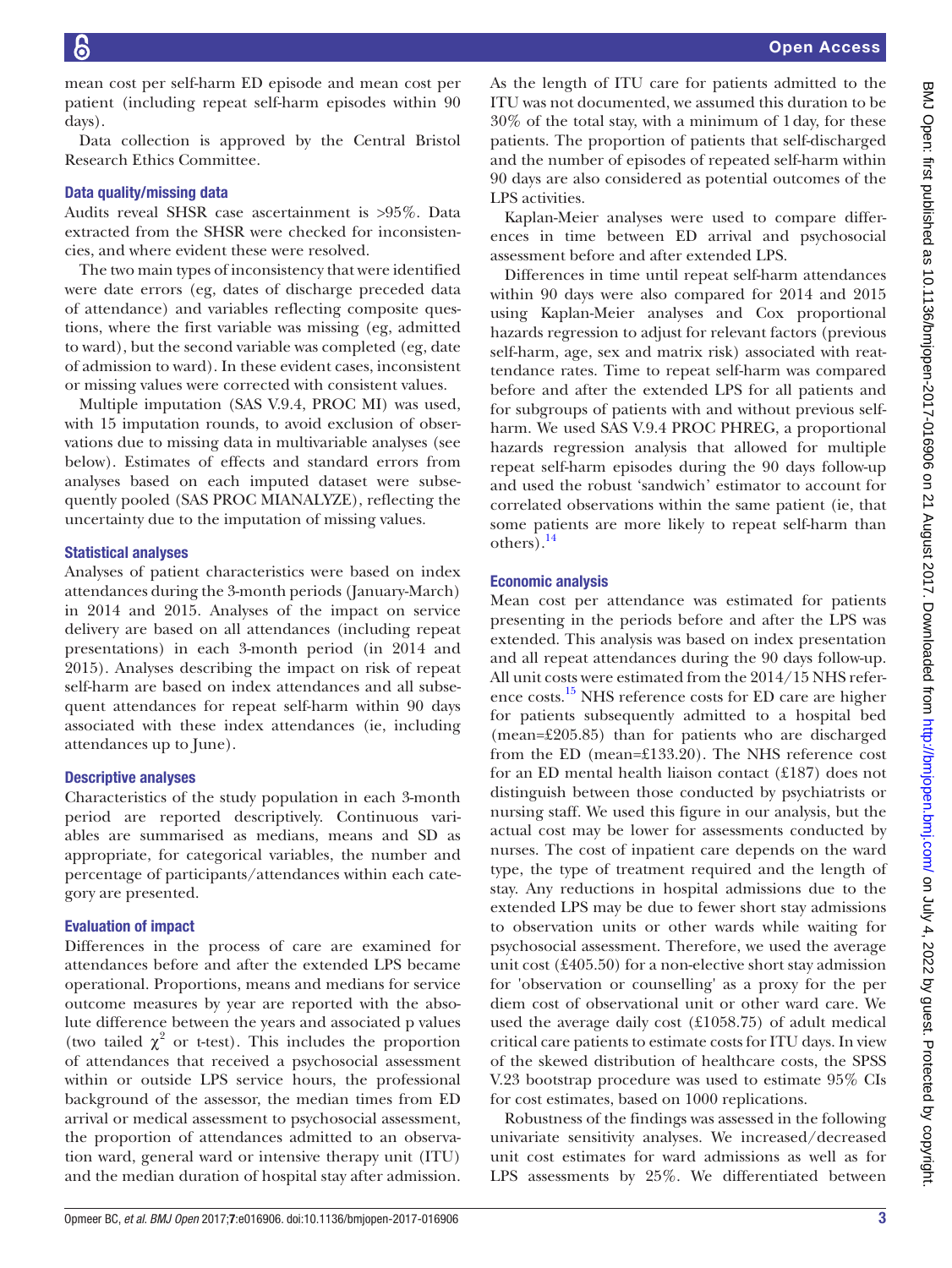psychosocial assessment carried out by a liaison nurse or a psychiatrist by decreasing nurse costs and increasing psychiatrist costs by 25% each. Finally, we applied observational ward costs for all hospital days including ITU days, on the assumption that LPS may reduce hospital days but is very unlikely to have any effect on ITU days.

Data preparation, tables, figures and analyses are documented and performed using statistical software SPSS V.23, and SAS V.9.4.

#### **RESULTS**

Similar numbers of patients attended the ED following self-harm between January and March 2014 (n=298) and January and March 2015 (n=318) [\(table](#page-4-0) 1). Only around 20% of ED attendances in 2014 and 2015 occurred during the original LPS working hours (Monday–Friday,  $09:00-17:00$ .

Overall, details in patient characteristics and patient care were accurately documented in the self-harm register. The number (%) of people with missing data are reported in tables [1 and 2.](#page-4-0) For key variables, for example, whether an assessment was performed, previous self-harm, time of assessment, time of discharge, outcome of ED attendance, completeness ranged from 0% (assessment performed/outcome of attendance) to 9.7% (previous self-harm).

There are generally only minor differences in the characteristics of the self-harm patients in the two time periods. In 2015, a higher proportion of women attended following self-harm  $(63\%$  vs  $57\%)$ , and fewer patients were unemployed (46% vs 57%). Slightly more patients were known to have a history of self-harm (83% vs 72%), but previous self-harm was also better documented in 2015 (2.5% unknown) as compared with 2014 (9.7% unknown).

There were 105 episodes of repeat self-harm within 90 days of the index attendance in 2014 versus 97 episodes within the same time frame in 2015 ([table](#page-5-0) 2). Including repeat episodes, the total number of ED attendances associated with index admissions in the first 3months was 373 in 2014 and 381 in 2015. The average number of repeat episodes within 90 days relative to the index attendances decreased from 0.35 (105/298) in 2014 to 0.31 (97/318) in 2015.

With extended service hours in the LPS in 2015, the proportion of patients receiving a psychosocial assessment increased (from  $57\%$  to  $68\%;$  p=0.003; [table](#page-5-0) 2). The proportion of patients receiving a psychosocial assessment outside 2014 LPS working hours increased from 29% in 2014 to 47% in 2015; p<0.001), and the median time between arrival at the ED and psychosocial assessment decreased by more than 3 hours (from 11 hours and 44 min to 8 hours and 30 min; p=0.017; [figure](#page-7-0) 1). The median time between medical assessment and psychosocial assessment decreased by two and a half hours (from 9 hours and 30 min to 6 hours and 53 min), and this was also evident in the

subgroup of patients attending during the original LPS office hours (from 10 hours and 20 min to 8 hours and 28 min; p=0.003). The proportion of episodes where patients were admitted to a ward slightly increased (from 68% to 69%); relatively more were admitted to an observation ward (from 58% to 63%) and less often to an ITU (from 2.5% to 0.5%). The median length of stay for patients admitted to a ward remained unchanged (1 days), but the average stay decreased somewhat from 1.7 (SD 4.1) days to 1.4 (SD 2.8) days, but statistical evidence for this difference was weak (p=0.26). The number of patients self-discharging before assessment and/or follow-up arrangements decreased (from 20% to 13%; p=0.022). In 2015, patients were more often referred to the crisis team and other community teams (increasing from 12.3% to  $15.2\%$  and from  $7.2\%$  to  $15.2\%$ , respectively), and less often to the self-harm clinic (decreasing from 15.3% to 4.7%).

There was no evidence of a reduction in repeat selfharm episodes following the introduction of extended LPS working hours either among patients with or without a previous self-harm episode (figure [2A and](#page-8-0)  [B](#page-8-0)). The Kaplan-Meier analysis indicated that there was some evidence of a reduction in the incidence of repeat self-harm within 90 days of the index episode in 2015 compared with 2014. Proportional hazards regression suggested that in 2015, patients were less likely to reattend the ED for self-harm within 90 days than those in the same period in 2014 (crude risk ratio 0.86; 95%CI 0.51 to 1.44; [figure](#page-8-0) 2C) although statistical evidence for a difference was weak (p=0.56). In a model controlling for patient characteristics (previous self-harm, age, sex and matrix risk), this association appeared slightly stronger (adjusted risk ratio 0.79; 95%CI 0.47 to 1.33; p=0.37).

The average cost per attendance decreased from £784 in 2014 to £700 in 2015, a cost reduction of −11% per episode. However, the 95%CI around the mean difference was large (mean difference −£84; 95% Bootstrap CI −£254 to £77). The higher costs of more LPS assessments may be offset by reduced costs of ITU and ward bed days [\(table](#page-9-0) 3).

The average cost per patient (including repeat attendances within 90 days) decreased from £1060 in 2014 to £914 in 2015 (mean difference −£146; 95% BCI: −£433 to £138), a cost reduction of −14% per patient. The total costs for 298 patients attending the ED in the first 3months of 2014 amounted to £315 843, whereas in the same period in 2015 the total costs for 318 patients attending the ED amounted to £290562. Although more patients presented at the ED in 2015, the total costs associated with these self-harm episodes decreased by £25281 (−8.0%). If extrapolated to a full year, this equates to savings of approximately £101000 or £144600 if the total is estimated excluding LPS assessment costs. This suggests that the annual investment  $(£250000)$  in extending the LPS was associated with a cost reduction of £144600 in the non-LPS hospital costs of care for patients presenting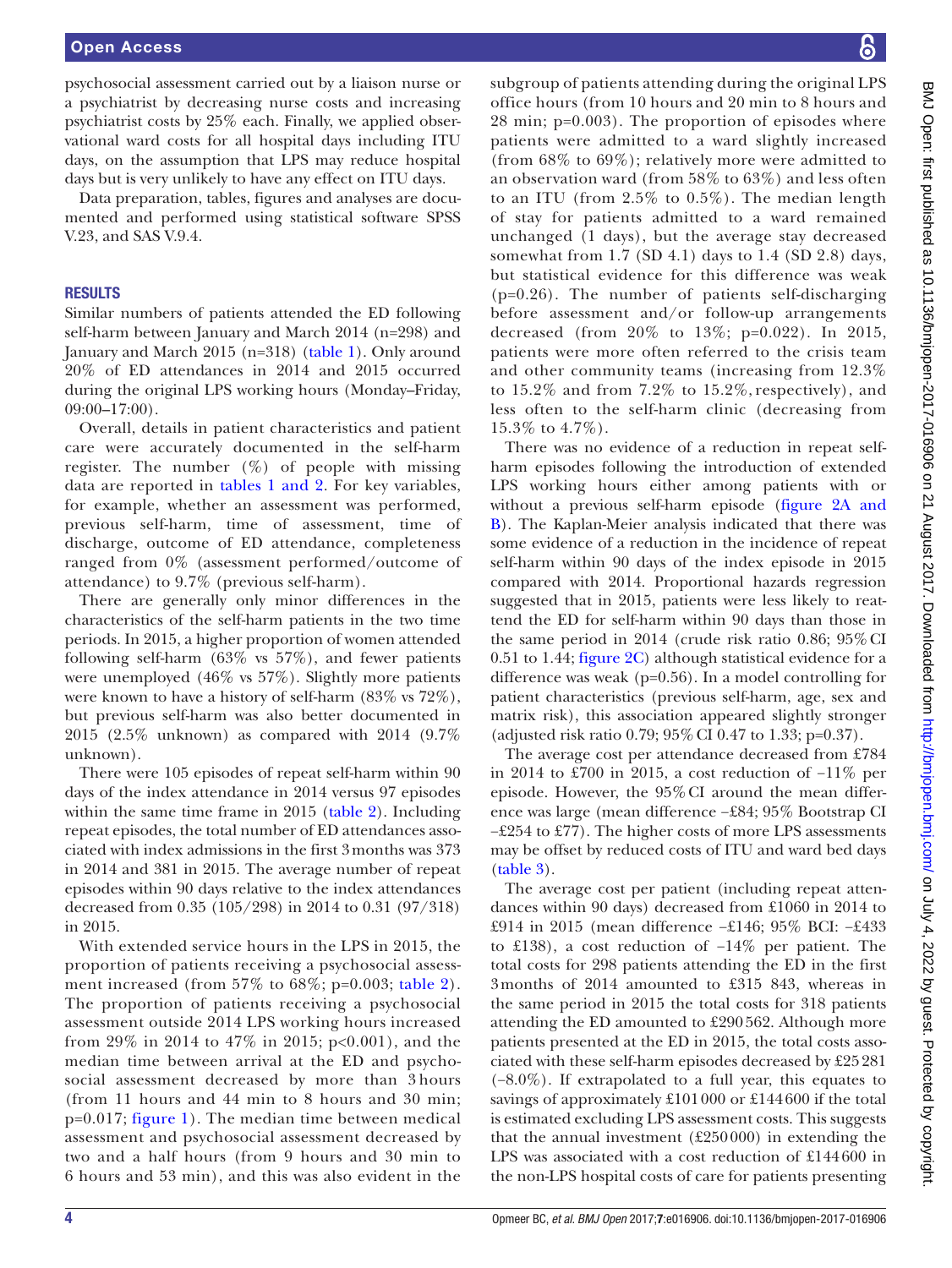Open Access

<span id="page-4-0"></span>

| Number and characteristics of patients index episodes of ED SH attendances in 2014 and 2015 periods<br>Table 1 |                                  |                                  |
|----------------------------------------------------------------------------------------------------------------|----------------------------------|----------------------------------|
|                                                                                                                | January- March 2014<br>$(n=298)$ | January- March 2015<br>$(n=318)$ |
| Attendances by hour of day n (%)                                                                               |                                  |                                  |
| Monday to Friday, 09:00-17:00                                                                                  | 70 (21)                          | 75 (24)                          |
| Other                                                                                                          | 228 (79)                         | 242 (76)                         |
| Female n (%)                                                                                                   | 166 (57)                         | 201 (63)                         |
| Age on years mean (SD)                                                                                         | 34(14)                           | 35(15)                           |
| Marital status n (%)                                                                                           |                                  |                                  |
| Single                                                                                                         | 220 (74)                         | 253 (80)                         |
| Married                                                                                                        | 30(10)                           | 32(10)                           |
| Other                                                                                                          | 38 (13)                          | 26(8)                            |
| Unknown                                                                                                        | 10(3)                            | 7(2)                             |
| Occupational status n (%)                                                                                      |                                  |                                  |
| Employed                                                                                                       | 56 (19)                          | 56 (18)                          |
| Unemployed                                                                                                     | 171 (57)                         | 147 (46)                         |
| Other                                                                                                          | 55 (17)                          | 80(25)                           |
| <b>Unknown</b>                                                                                                 | 14(5)                            | 35(11)                           |
| Type of self-harm n (%)                                                                                        |                                  |                                  |
| Self-poisoning                                                                                                 | 214 (72)                         | 227(71)                          |
| Self-injury                                                                                                    | 47 (16)                          | 53 (17)                          |
| <b>Both</b>                                                                                                    | 21(7.0)                          | 23(7.2)                          |
| Other/unknown                                                                                                  | 16(5.3)                          | 15(4.7)                          |
| Previous self-harm n (%)                                                                                       |                                  |                                  |
| Yes                                                                                                            | 215 (72)                         | 364 (83)                         |
| <b>No</b>                                                                                                      | 54 (18)                          | 46 (15)                          |
| Unknown                                                                                                        | 29 (9.7)                         | 8(2.5)                           |
| Previous inpatient psych treatment n (%)                                                                       |                                  |                                  |
| Yes                                                                                                            | 79 (75)                          | 71 (73)                          |
| <b>No</b>                                                                                                      | 22(21)                           | 25(26)                           |
| Unknown                                                                                                        | 4(3.8)                           | 1(1.0)                           |
| Number of people presenting                                                                                    | 298                              | 318                              |
| Repeat episodes within January/February/March                                                                  | 75                               | 63                               |
| Repeat episodes in April/May/June within 90 days from index episode                                            | 30                               | 34                               |
| Total episodes                                                                                                 | 403                              | 415                              |
| Number of self-harm episodes per patient (<90 days)                                                            |                                  |                                  |
| 1                                                                                                              | 250                              | 265                              |
| $\overline{c}$                                                                                                 | 36                               | 34                               |
| 3                                                                                                              | $\sqrt{5}$                       | 11                               |
| $\overline{4}$                                                                                                 | $\overline{2}$                   | $\overline{2}$                   |
| >4                                                                                                             | 5                                | 6                                |
| Max                                                                                                            | $19(n=1)$                        | $9(n=1)$                         |

ED SH, emergency department self-harm.

at the ED following self-harm despite the small increase in patient numbers.

Sensitivity analyses showed that the estimated cost per patient attending the ED was consistently lower in 2015 as compared with 2014, ranging from −£60 to −£107

[\(table](#page-9-1) 4). The impact on total costs amounted to savings between £68300 and £133900 per year.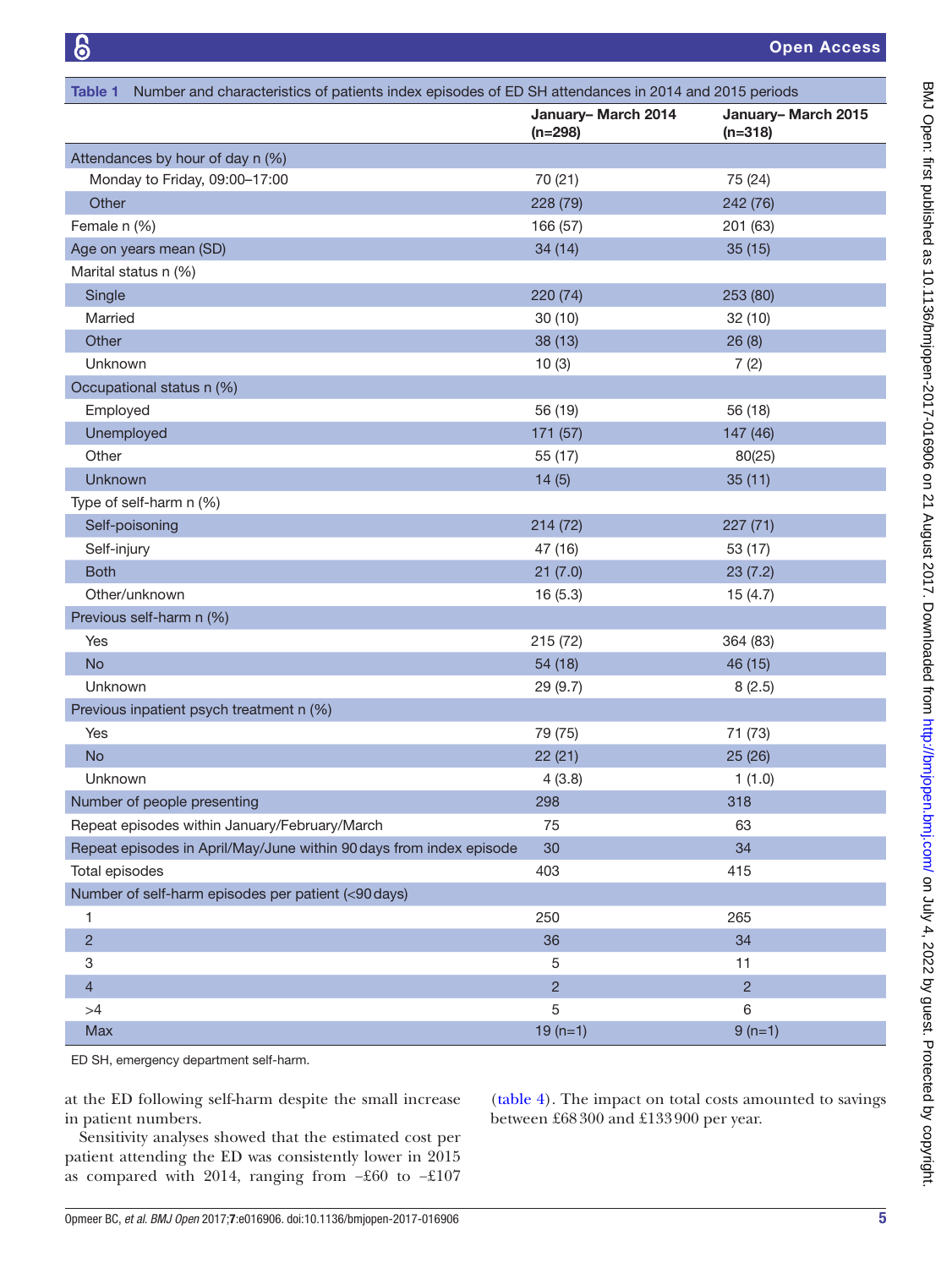<span id="page-5-0"></span>

| Differences in the process of care before and after the extended LPS<br>Table 2 |                                 |                                 |                  |           |
|---------------------------------------------------------------------------------|---------------------------------|---------------------------------|------------------|-----------|
|                                                                                 | January-March 2014<br>$(n=373)$ | January-March 2015<br>$(n=381)$ | Difference (abs) | p Value   |
| Psychosocial assessment n (%)*                                                  | 213(57)                         | 258 (68)                        | $+45 (+11%)$     | 0.003     |
| Assessor for those who had a, n (%)*                                            | $(n=213)$                       | $(n=258)$                       |                  |           |
| Psychiatrist                                                                    | 109(51)                         | 77 (30)                         | $-32(-21%)$      | < 0.001   |
| Liaison nurse                                                                   | 71 (33)                         | 166 (64)                        | $+95 (+31%)$     |           |
| Other                                                                           | 24 (5.9)                        | 13(5.0)                         | $-1(-0.9%$       |           |
| Unknown                                                                         | 9(5.9)                          | (0.8)                           | $-10(-5.1\%)$    |           |
| Psychosocial assessment by hour of day, n (%)*                                  |                                 |                                 |                  |           |
| Monday to Friday 09:00-17:00 hours                                              | 133 (62)                        | 117 (46)                        | $-16(-16%)$      | < 0.001   |
| All other times                                                                 | 61 (29)                         | 121 (47)                        | $+60 (+18%)$     |           |
| Unknown                                                                         | 19(8.9)                         | 20 (7.8)                        | $+1(-1.1\%)$     |           |
| Median time from ED arrival to psychosocial assessment                          | 11 hours 44 min                 | 8 hours 30 min                  | $-3$ hour 14 min | < 0.017   |
| essment†<br>Median time from medical assessment to psychological ass            |                                 |                                 |                  |           |
| Overall                                                                         | $9$ hours $30$ min (n=185)      | 6 hours 53 min ( $n=230$ )      | $-2$ hour 37 min | 0.001     |
| Attendances between 09:00 and 17:00 hours                                       | 2 hours 51 min ( $n=44$ )       | $2$ hours 59 min (n=60)         | $+8$ min         | 0.078     |
| Attendances during other hours                                                  | 10 hours 20 min ( $n=141$ )     | 8 hours 28 min ( $n=170$ )      | $-1$ hour 52 min | 0.003     |
| Admission to ward, n (%)*                                                       |                                 |                                 |                  |           |
| $\frac{1}{2}$                                                                   | 121 (32)                        | 117(31)                         | $-4(-1%)$        | 0.110     |
| Yes-observation ward                                                            | 212 (58)                        | 238 (63)                        | $+26(+5%)$       |           |
| Yes-ITU                                                                         | 9(2.5)                          | 2(0.5)                          | $-7(-2%)$        |           |
| Yes-other                                                                       | 24 (6.6)                        | 21(5.6)                         | $-3(-1%)$        |           |
| Median (p25-75) duration of hospital stay if not admitted (hours)               | No data‡                        | $12(7-21)$                      |                  |           |
| Mean duration of hospital stay if admitted (days)§                              | 1.7(4.1)                        | 1.4(2.8)                        | $-0.37$          | 0.26§     |
| Median (p25-75) duration of hospital stay if admitted to ward/ITU (days)¶       | $1(1-1)$                        | $1(1-1)$                        | $\mathbf{II}$    | 0.004     |
| Total admission days (including ITU)                                            | 480                             | 393                             | $-87$            |           |
| Outcome of ED attendance, n (%)*                                                |                                 |                                 |                  |           |
| Psychiatric inpatient admission                                                 | 11(2.9)                         | 11(2.9)                         | $\overline{+}$   | 0.96      |
| Crisis team                                                                     | 46 (12)                         | 58 (15)                         | $+12(+3%)$       | 0.25      |
| Other community team                                                            | 27 (7.2)                        | 58 (15)                         | $+31(+8%)$       | 0.001     |
| Self-harm clinic                                                                | 57 (15)                         | 18(4.7)                         | $-39(-10%)$      | 0.001     |
| Alcohol nurse service                                                           | 19(5.1)                         | 20 (5.2)                        | $+1$ (+0.1%)     | 0.92      |
| Home/GP care only                                                               | 94 (25)                         | 89 (23)                         | $-5(-2%)$        | 0.56      |
|                                                                                 |                                 |                                 |                  | Continued |

 $\overline{\mathbf{6}}$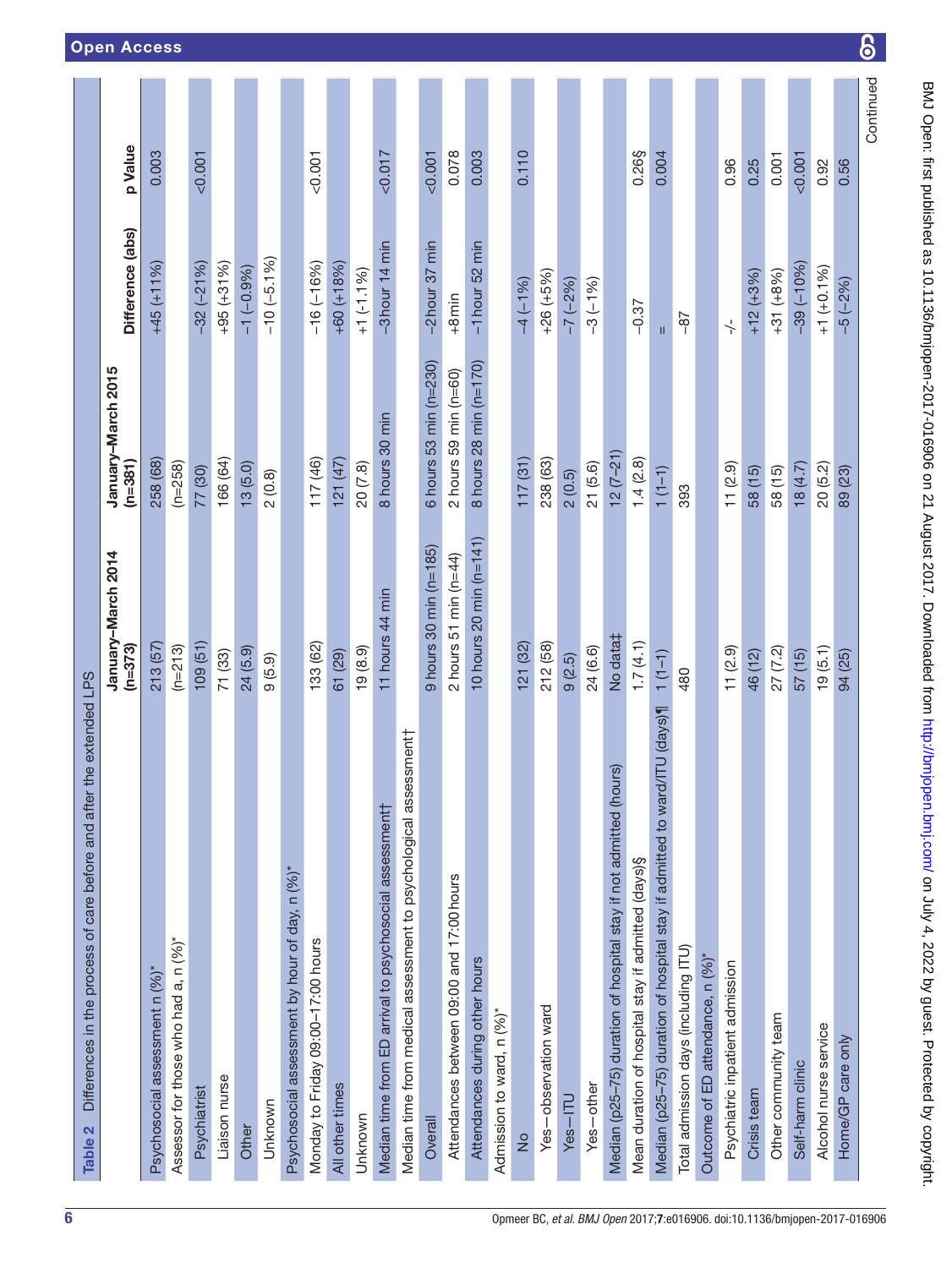| Table 2 Continued                                                                                                                                                                                                                                                                                                                                                                                                                                                                                                                           |                                      |                               |                  |          |
|---------------------------------------------------------------------------------------------------------------------------------------------------------------------------------------------------------------------------------------------------------------------------------------------------------------------------------------------------------------------------------------------------------------------------------------------------------------------------------------------------------------------------------------------|--------------------------------------|-------------------------------|------------------|----------|
|                                                                                                                                                                                                                                                                                                                                                                                                                                                                                                                                             | January-March 2014<br>$(n=373)$      | January-March 2015<br>(n=381) | Difference (abs) | p Value  |
| Social services                                                                                                                                                                                                                                                                                                                                                                                                                                                                                                                             | $\frac{1}{2}$                        | 3(0.8)                        | $+3(+0.8\%)$     | 0.086    |
| Voluntary agency                                                                                                                                                                                                                                                                                                                                                                                                                                                                                                                            | $\frac{1}{2}$                        | 13(3.4)                       | $+13(+3.4\%)$    | $-0.001$ |
| Custody                                                                                                                                                                                                                                                                                                                                                                                                                                                                                                                                     | 25 (6.7)                             | 14(3.7)                       | $-11(-3%)$       | 0.061    |
| Died                                                                                                                                                                                                                                                                                                                                                                                                                                                                                                                                        | $\begin{matrix} 0 \\ 0 \end{matrix}$ | 1(0.3)                        | $+1$ (+0.3%)     | 0.51     |
| is carried out, 73 (20)<br>Patients self-discharging before a psychosocial assessment<br>$n (%)^*$                                                                                                                                                                                                                                                                                                                                                                                                                                          |                                      | 51(13)                        | $-22(-7%)$       | 0.022    |
| Episodes with repeat self-harm<90 days, n (%)                                                                                                                                                                                                                                                                                                                                                                                                                                                                                               |                                      |                               |                  |          |
| Total repeat episodes (min-max)**                                                                                                                                                                                                                                                                                                                                                                                                                                                                                                           | $105(0-19)$                          | $(6-0)$ 26                    | $-8(-8%)$        | 0.79     |
| First repeat after index, n (%)                                                                                                                                                                                                                                                                                                                                                                                                                                                                                                             | 48 (18)                              | 54 (17)                       | $+6(-1%)$        |          |
| First episode of self-harm, n (%)                                                                                                                                                                                                                                                                                                                                                                                                                                                                                                           | 3(5.6)                               | 2(4.3)                        | $-1(-1.3%)$      |          |
| Previous self-harm, n (%)                                                                                                                                                                                                                                                                                                                                                                                                                                                                                                                   | 45 (21)                              | 52 (20)                       | $+7(-1%)$        |          |
| ED, emergency department; ITU, intensive treatment unit; LPS, liaison psychiatric service.<br>ttp Value based on Cox regression, adjusted for previous self-harm, sex and suicide risk.<br>"p Value based on Wilcoxon-Mann-Witney test for # attendances per patient.<br>‡This element was not documented from the start of the self-harm register.<br>Sp Value based on bootstrap corrected t-test statistic.<br>To Value based on Wilcoxon-Mann-Witney test.<br>tp Value based on log-rank test.<br>p Value based on X <sup>2</sup> test. |                                      |                               |                  |          |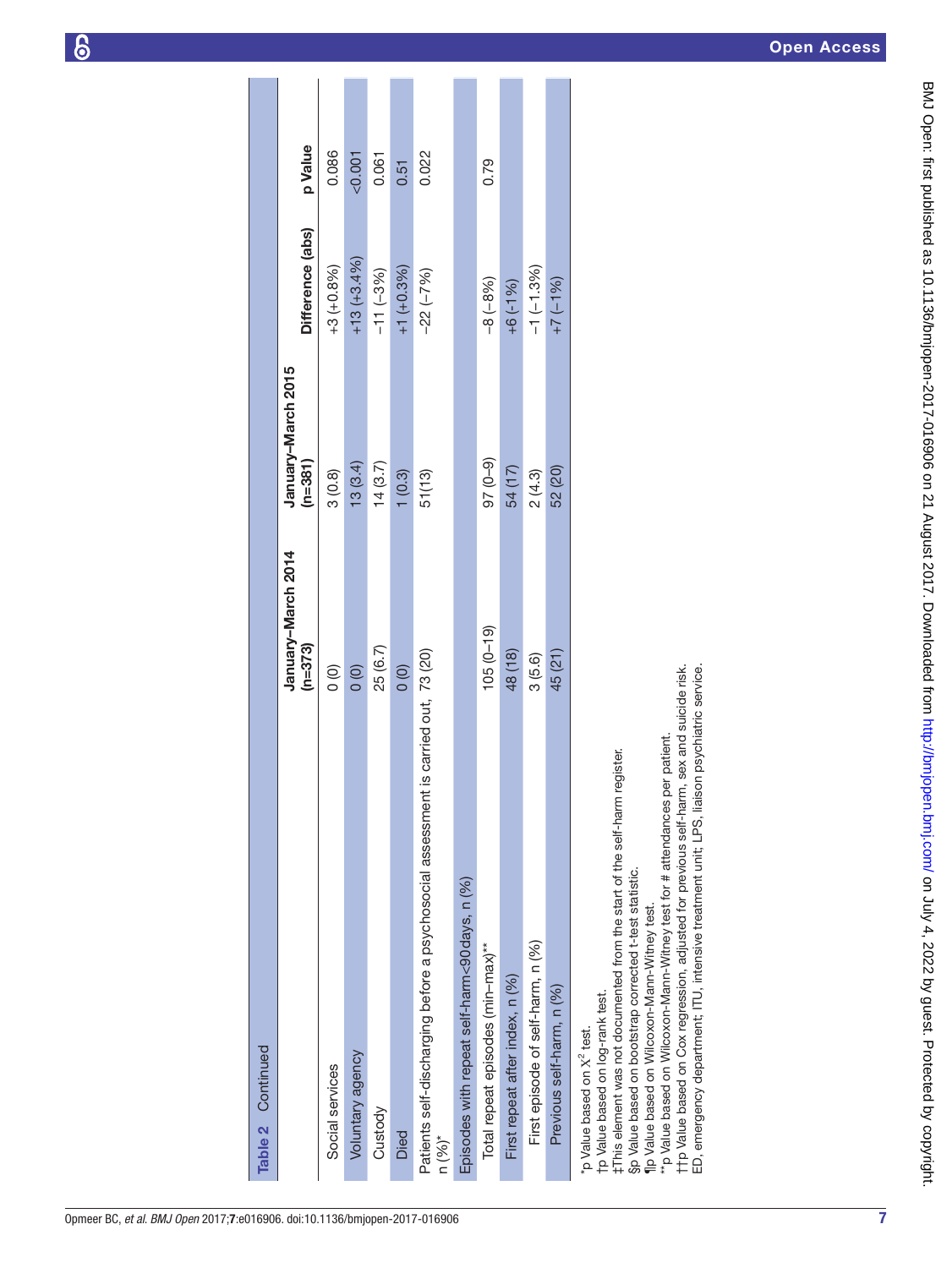

<span id="page-7-0"></span>Figure 1 Time between arrival at emergency department and psychosocial assessment (log-rank test p value: 0.001).

# **DISCUSSION Main findings**

We compared two cohorts of patients attending the ED following self-harm during a 3-month period in 2014 and 2015, following a £250 000 investment to extend LPS operating hours. Clear improvements were found in the proportion of patients receiving a psychosocial assessment as well as the time between ED attendance and psychosocial assessment and reductions in self-discharge prior to assessment. There was a suggestion that the incidence of repeat self-harm declined, but we lacked statistical power to detect modest but clinically important effects. There was no evidence that the proportion of patients admitted to hospital decreased, however, the mean cost per patient (including repeat attendances) declined by approximately 14%. The findings from this analysis indicate that much of the additional £250 000 investment in liaison psychiatry services was offset by cost savings and improvements in management for self-harm patients. However, a larger study would be needed to confirm this.

The considerable decrease in referrals to the self-harm clinic and somewhat smaller increase in referrals to the crisis team probably reflects improved service delivery for self-harm patients, as people who were previously discharged without an assessment were offered follow-up at the self-harm clinic the next day or within a couple of days; whereas with higher levels of assessment, fewer people were referred to this clinic and more were referred to specialist mental health services.

# Strengths and limitations

Our study has several strengths. First, rather than simply estimating the cost of the care of people who have selfharmed, $16-18$  we have sought to estimate the impact of additional investment in liaison psychiatry services and whether investment in this area results in cost savings for example, arising from shorter periods of hospitalisation.

Second, our analysis was based on an unselected series of consecutive hospital presentations with self-harm and includes hospital admissions as well as ED attendances that did not lead to admission. Previous studies have been based on select patients groups, for example, those taking an overdose<sup>8</sup> or on small numbers of patients.<sup>19</sup>

Lastly, we compared activity of the whole service rather than attempting to identify patients who would have received the service prior to its inception, the approach used in the analysis of the Rapid Assessment Interface and Discharge (RAID) liaison psychiatry service in Birmingham, UK.

Nevertheless, there are a number of important limitations. Unlike the recent evaluation of the RAID service in Birmingham, UK, we did not measure the impact of other aspects of the psychiatric liaison team's activity; assessment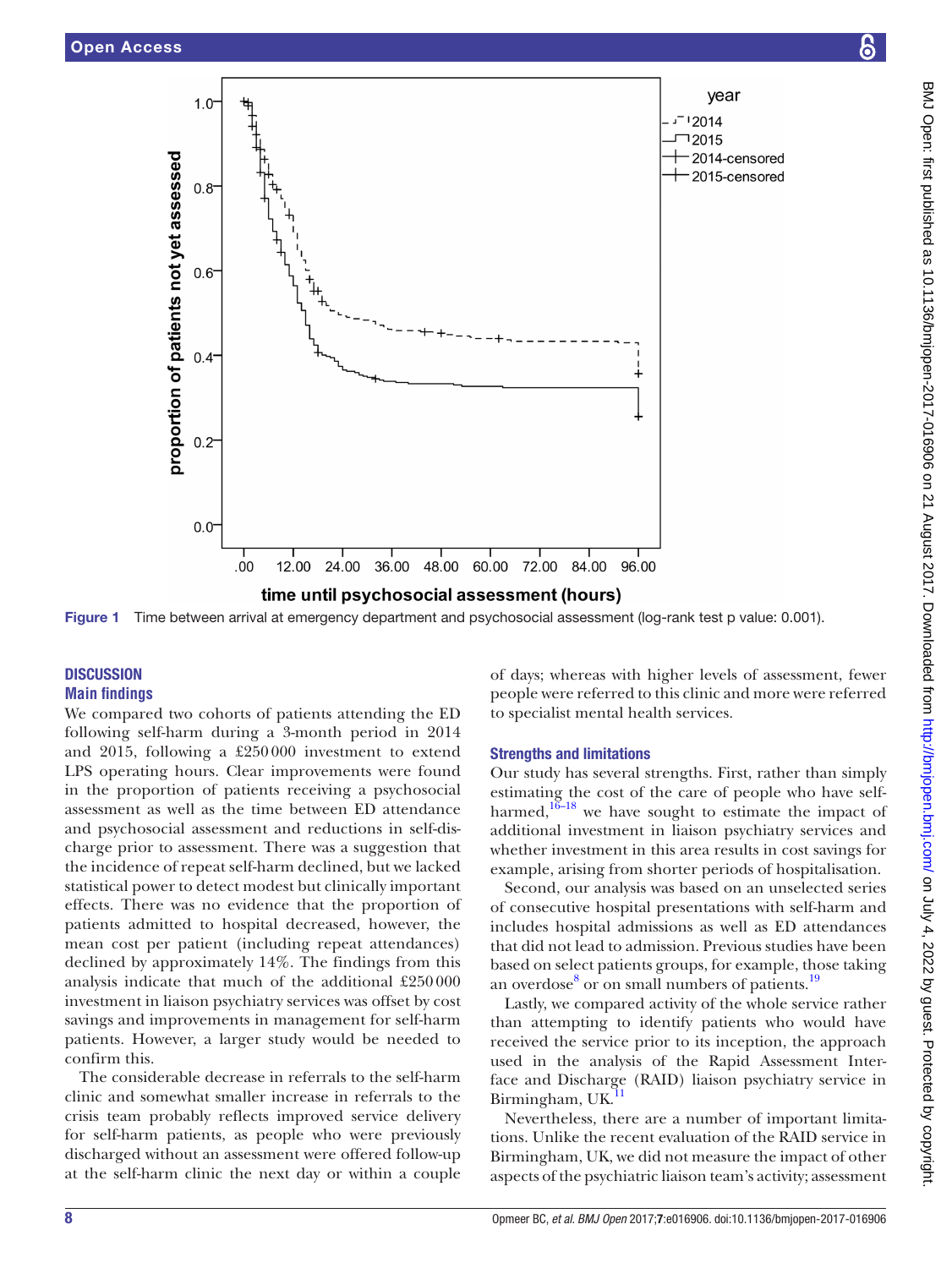

<span id="page-8-0"></span>Figure 2 Cumulative incidence of repeat episodes of self-harm following the index attendance in patients with no previous self-harm (A); previous self-harm (B) and all episodes of repeat self-harm <90 days (C) for 2014 and 2015, based on Kaplan-Meier analyses. ED, emergency department.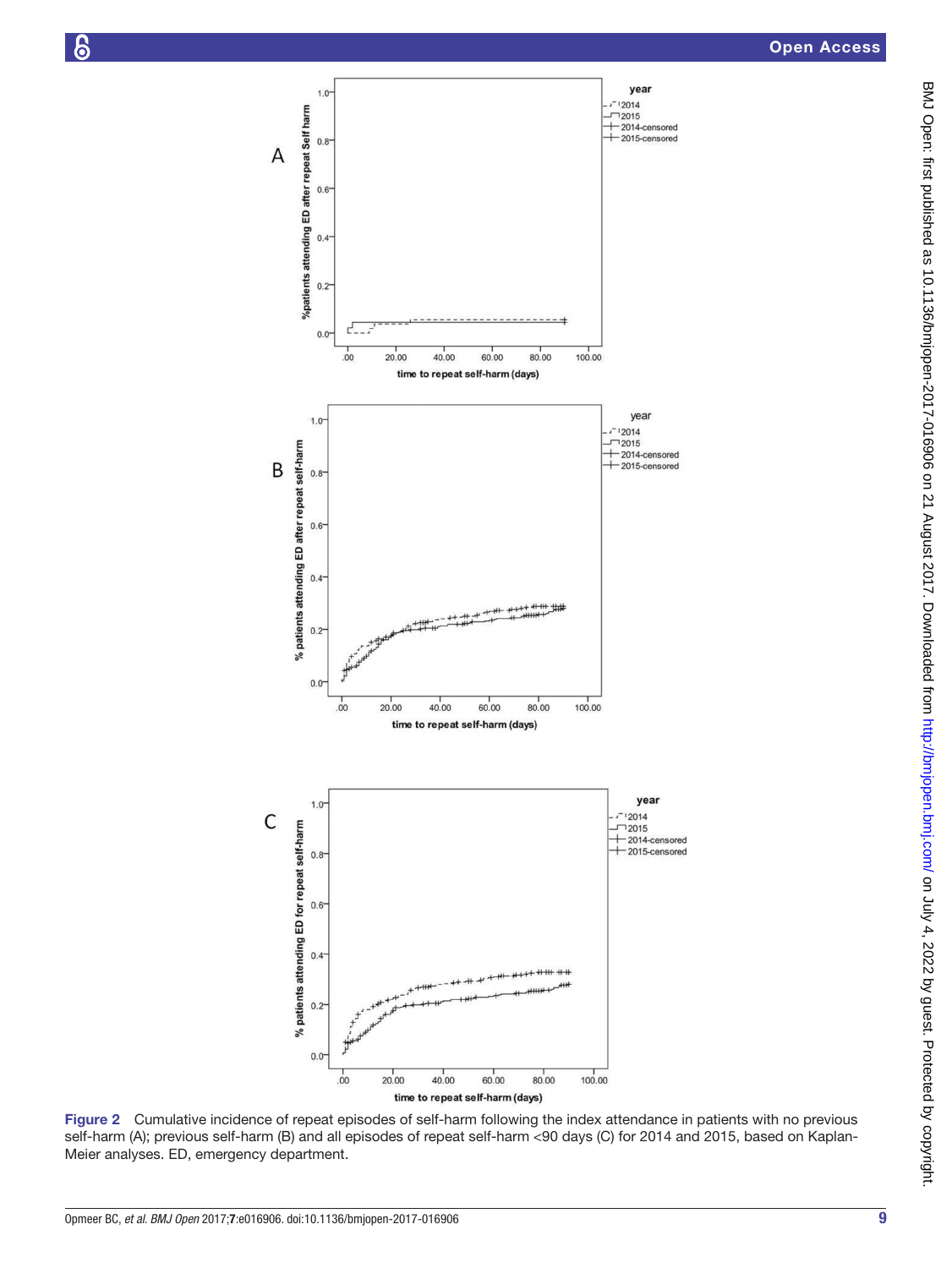<span id="page-9-0"></span>Table 3 Mean total costs per attendance for index patients in January–March 2014 and 2015 and repeated self-harm episodes within 90 days

|                                 |            | 2014          |                                    | 2015          |                                    | <b>Difference</b> |                        |
|---------------------------------|------------|---------------|------------------------------------|---------------|------------------------------------|-------------------|------------------------|
|                                 |            |               | $(n=403$ attendance <sup>*</sup> ) |               | $(n=415$ attendance <sup>*</sup> ) |                   |                        |
| Unit                            | Unit costs | <b>Volume</b> | <b>Costs</b>                       | <b>Volume</b> | <b>Costs</b>                       | <b>Volume</b>     | <b>Costs</b>           |
| ED attendance                   |            |               |                                    |               |                                    |                   |                        |
| ED                              | £133.20    | 0.35          | £46                                | 0.32          | £42                                | $-0.03$           | $-E4$                  |
| ED+admission                    | £205.85    | 0.65          | £134                               | 0.68          | £140                               | 0.03              | E6                     |
| LPS assessment                  | £187.45    | 0.55          | £103                               | 0.67          | £126                               | 0.12              | £23                    |
| Subtotal ED attendances         |            |               | £283                               |               | £309                               |                   | £25 (£11 to £39)       |
| Hospital admissions             |            |               |                                    |               |                                    |                   |                        |
| Observation ward (days)         | £405.05    | 0.97          | £391                               | 0.83          | £335                               | $-0.1$            | $-E56$                 |
| ITU (days)                      | £1058.75   | 0.03          | £29                                | 0.01          | £13                                | $-0.02$           | $-£16$                 |
| Other ward (days)               | £405.05    | 0.20          | £80                                | 0.11          | £44                                | $-0.09$           | $-E36$                 |
| Subtotal admissions             |            |               | £500                               |               | £391                               |                   | $-£109 (-£276 to £50)$ |
| Mean total costs per attendance |            |               | £784                               |               | £700                               |                   | $-£84 (-£254 to £77)$  |
| Total costs                     |            |               | £315843                            |               | £290562                            |                   | $-225281$              |

\*Cost estimates are based on all attendances within 90 days after index attendance; figures may therefore differ slightly from those in [table 2](#page-5-0). \*\*95% bootstrap CI based on 1000 bias corrected accelerated bootstraps.

ED, emergency department; ITU, intensive treatment unit; LPS, liaison psychiatric service.

of people who self-harm comprises only 40% of LPS referrals in the hospital in our study and a smaller proportion in the RAID evaluation. It is likely that the increase in LPS operating hours will provide a better service for all hospitalised patients with psychiatric morbidity.

In addition, we did not assess the impact of extended LPS on the entire package of care following presentation. In contrast, Sinclair (2011) estimated costs based on longer term follow-up.<sup>16</sup> In addition to service costs associated with psychiatric or community mental health services during follow-up, there may also be measurable patient benefits when using a longer time horizon, but possibly also increased costs resulting from increased identification of (and referral for) psychiatric/social problems.

Furthermore, though our analysis was based on over 300 presentations before and after the introduction of extended liaison services, we had insufficient statistical power to demonstrate clinically important differences in some outcomes. For instance, the high variance between patients in length of stay and costs limits our ability to reach definitive conclusions about these outcomes. Also the observed 20% reduction in repeat self-harm episodes would be clinically important, but lacked statistical robustness.

Lastly, this analysis does not include a comparison hospital to control for secular trends in mental health and service provision. Despite the study limitations the major step-change in care provided a good opportunity to evaluate the impact of a more accessible LPS service, while

<span id="page-9-1"></span>

| for different assumptions and estimates |                                                               |                          |      |                   |                     |  |  |
|-----------------------------------------|---------------------------------------------------------------|--------------------------|------|-------------------|---------------------|--|--|
| <b>Analysis</b>                         |                                                               | Mean cost per attendance |      |                   | <b>Total cohort</b> |  |  |
| ID                                      | <b>Description</b>                                            | 2014                     | 2015 | <b>Difference</b> | <b>Difference</b>   |  |  |
| $\Omega$                                | Main analysis (base case)                                     | £784                     | £700 | $-E84$            | $-225281$           |  |  |
| 1                                       | Differentiate PS assessment by liaison nurse/<br>psychiatrist | £783                     | £685 | $-£98$            | $-231174$           |  |  |
| $\overline{2}$                          | Assume observational unit costs for all bed days              | £766                     | £692 | $-E74$            | $-E21328$           |  |  |
| 3                                       | Unit cost LPS assessment-low (-25%)                           | £758                     | £669 | $-E89$            | $-227997$           |  |  |
| $\overline{4}$                          | Unit cost LPS assessment-high (+25%)                          | £809                     | £732 | $-E78$            | $-222565$           |  |  |
| 5                                       | Unit cost observational ward-low (-25%)                       | £666                     | £605 | $-E60$            | $-217076$           |  |  |
| 6                                       | Unit cost observational ward-high (+25%)                      | £902                     | £795 | $-E107$           | $-233486$           |  |  |

ITU, intensive treatment unit; LPS, liaison psychiatric service; PS, psychosocial.

BMJ Open: first published as 10.1136/bmjopen-2017-016906 on 21 August 2017. Downloaded from http://bmjopen.bmj.com/ on July 4, 2022 by guest. Protected by copyright BMJ Open: first published as 10.1136/bmjopen-2017-016906 on 21 August 2017. Downloaded from <http://bmjopen.bmj.com/> on July 4, 2022 by guest. Protected by copyright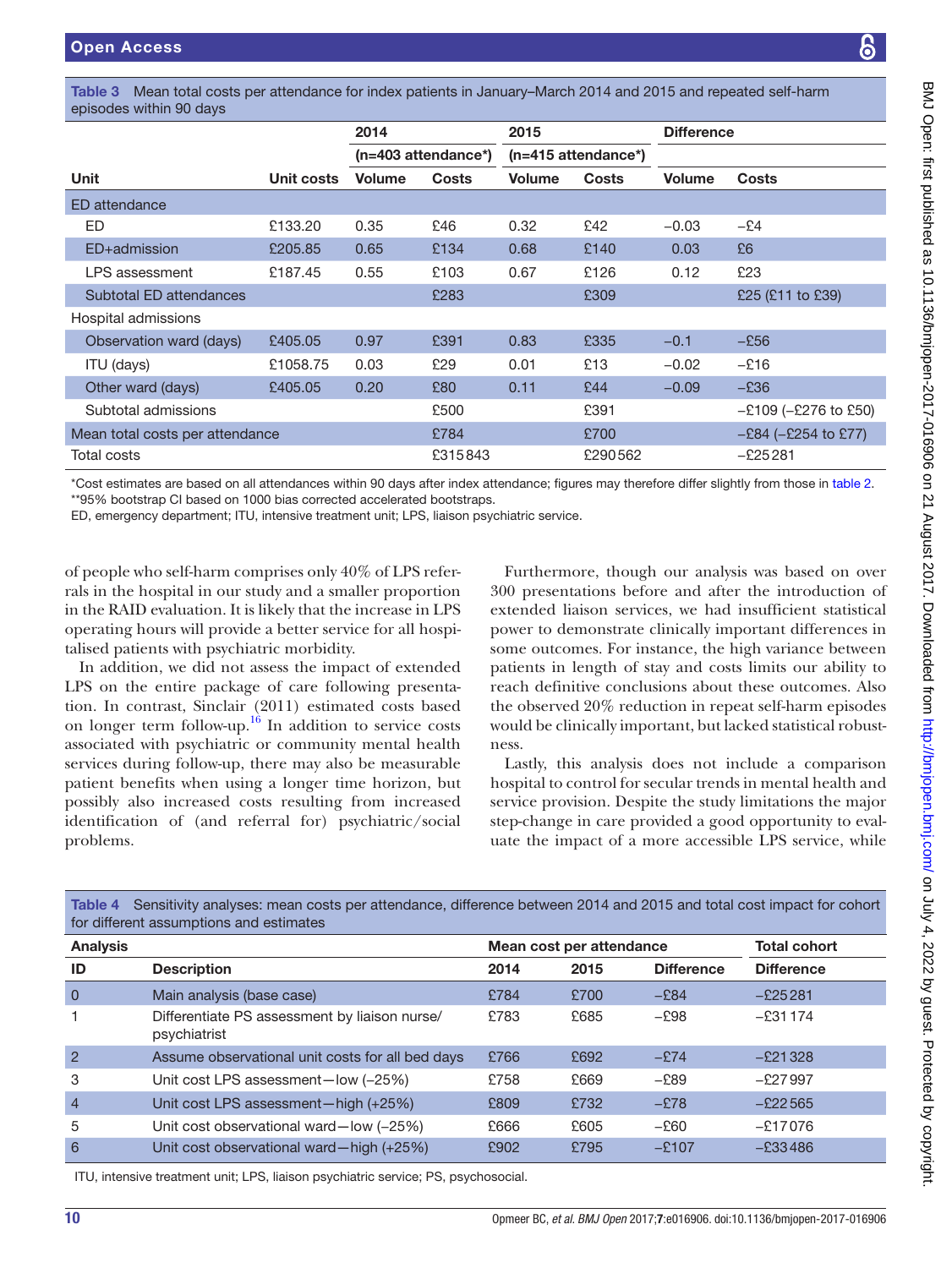detailed and relatively complete individual level patient data from a local self-harm register facilitated accurate estimation of repeat self-harm and secondary care costs for self-harm patients.

#### Findings in the context of the wider literature

Deficiencies and variations in the care of people presenting to hospital following self-harm have long been recognised.[7 8](#page-11-6) Almost 20 years ago Kapur et al. (1998) explored differences in service delivery between hospi-tals with and without self-harm teams.<sup>[7](#page-11-6)</sup> In general, the level of service provision was considerably lower than in our study; Kapur reported that in hospitals without a self-harm team 39% of patients received a psychosocial assessment whereas in hospitals with such a team the proportion receiving an assessment was 46%. In our study 57% of patients were assessed in 2014, rising to 67% in 2015.

Due to different costing methods, cost implications are more difficult to compare across studies. Cost savings reported by Tadros *et al* evaluating the impact of the Birmingham RAID service were in the range of £3.4 to £9.5 million a year. $20$  These estimates are based on a comparison of lengths of stays and rates of readmission only, and most of these savings come from reduced bed use among elderly patients. Our study only focused on LPS activities for self-harm patients, and potential benefits to and savings from care to elderly patients thus have not been included.

Sinclair *et al* examined economic findings based on a different approach, examining patterns of resource use and costs over a 7-year follow-up period and estimated how different factors contribute to total costs using regression analyses.<sup>16</sup> Average costs were £2944 (SD £8438) per patient. Their study clearly illustrated the long-term costs associated with the provision of health and social care to this patient group as social and mental health problems generally persist after episodes of crisis and are largely managed by community health services. Appropriate and effective pathways of care thus generate additional costs for self-harm patients but also provide opportunity for more efficient, that is, cost-saving solutions.

The only study that seems to allow direct comparison of cost figures is by Kapur *et al*, reporting costs associated with hospital admission following deliberate self-poisoning, comparing hospitals with and without self-harm teams.<sup>[18](#page-11-16)</sup> Although they evaluated different service models, their estimates for hospital-related costs were largely comparable (£510 vs £390 for hospitals with and without self-harm teams and £500 vs £391 for self-harm attendances before and after extension of service hours, respectively). They also demonstrated potential costs savings to be achieved by investing in more appropriate services for self-harm patients, although the particular interventions being compared were different.

Opportunities to improve healthcare and outcomes for self-harm patients also lie in identifying/developing effective psychiatric interventions for individual patients. For

example, there is good evidence from systematic reviews that cognitive behavioural therapy-based interventions reduce the incidence of repeat self-harm by almost one third. $^{21}$  Patients benefiting from such interventions are likely to use less medical and community health services, and effective interventions thus have a high likelihood to be also cost-effective. $^{22}$  As patients who frequently repeat self-harm generate the highest costs, $16$  psychiatric interventions reducing the risk of repeat self-harm may be cost saving on the longer term, as demonstrated for cogni-tive behavioural therapy.<sup>[22](#page-11-18)</sup>

#### Implications

Improving the quality of care in health services and investing in preventative services such as LPS is a difficult and continuous challenge, especially at a time of economic austerity. However, the government's mental health strategy recognises the need for improved services at the interface between mental and physical health. $^{23}$  $^{23}$  $^{23}$ Our evaluation emphasises the importance of protecting and even expanding services where there is good evidence of improved clinical outcomes. It also highlights the need to adequately evaluate changes in healthcare models and associated costs before they are widely implemented.<sup>24</sup> Increasing pressures on NHS budgets mean there is a danger of cutting funding for services that can potentially save very significant amounts of money for the local health economy in the long term. Apart from such financial constraints, the next question would be whether there are sufficient staff numbers available with the relevant skills and expertise to fill these roles.

There is limited evidence of the cost-effectiveness of liaison psychiatry services; further work is needed in this area. In addition to health technology assessments evaluating (cost-)effectiveness of interventions for individual self-harm patients, high-quality cluster randomised trials are needed to reduce uncertainty regarding what are the most effective models of care for people experiencing mental health crisis.

Contributors BCO contributed to the writing and critical reviewing of the manuscript, development of methods, analysis of data, interpretation of results and consensus meetings. EM contributed to the writing and critical reviewing of the manuscript, acquisition and analysis of data. RM contributed to the drafting, writing and critical reviewing of the manuscript. WH and DG conceived the project and initiated development of the evaluation, contributed to the writing and critical reviewing of the manuscript, development of methods, analysis of data and interpretation of results. Each author listed on the manuscript has seen and approved the submission of this version of the manuscript and takes full responsibility for the manuscript.

Funding The Bristol Self-harm Surveillance Register is funded by AWP NHS Trust and Bristol City Council. We thank all members of University Hospitals Bristol NHS Foundation Trust's Liaison Psychiatry team, in particular Salena Williams (team leader) and Kat Bramley and Peter Kennedy-Chapman (data collection) for their role in data collection and Dr Robert Carroll and Dr Dee Knipe for data preparation. The research was supported by the National Institute for Health Research (NIHR) Collaboration for Leadership in Applied Health Research and Care West (CLAHRC West) at University Hospitals Bristol NHS Foundation Trust. The views expressed are those of the author(s) and not necessarily those of the NHS, the NIHR or the Department of Health.

Competing interests None declared.